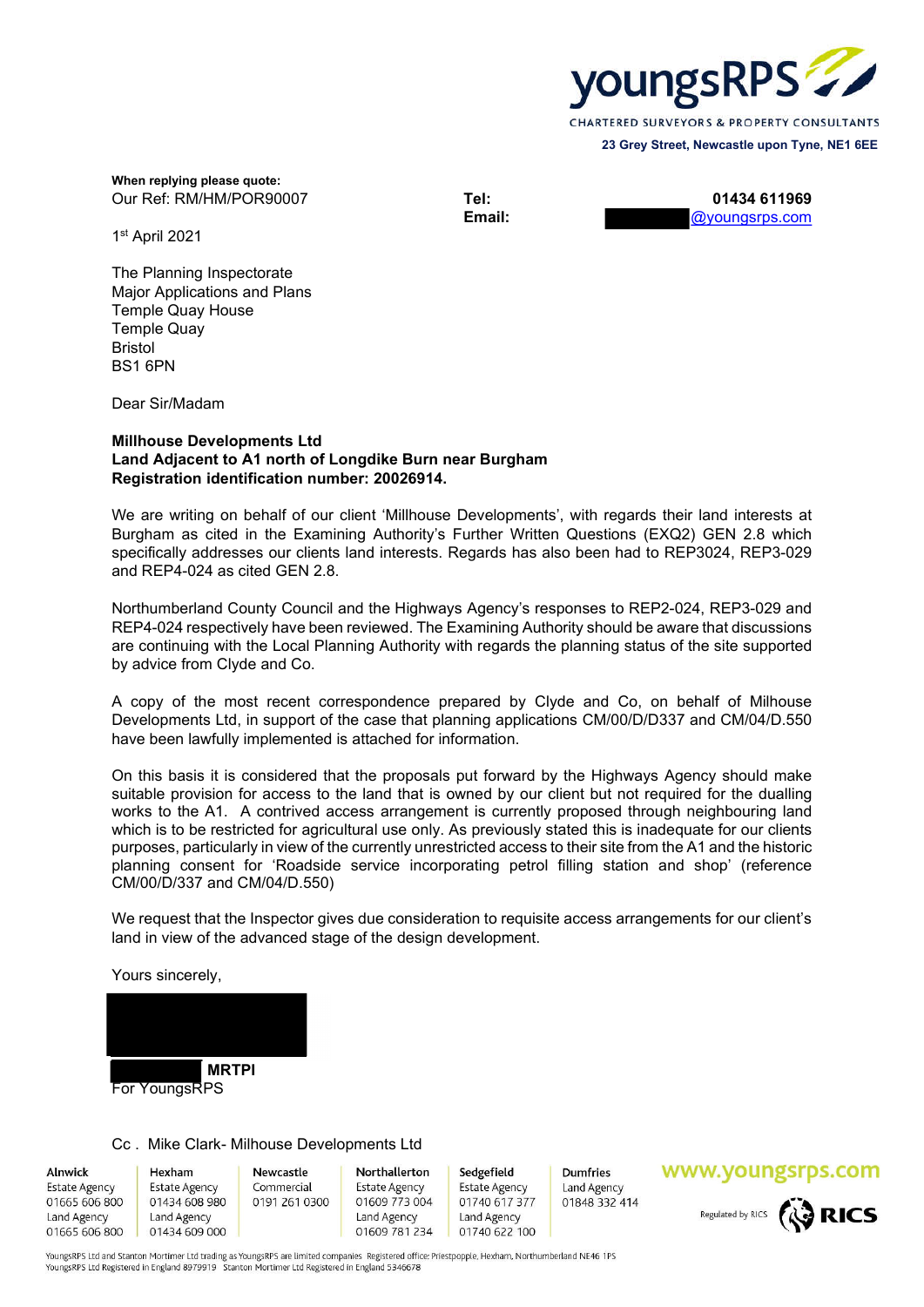## $LYDE&C$

Clyde & Co LLP The St Botolph Building 138 Houndsditch London EC3A 7AR United Kingdom Telephone: +44 (0) 20 7876 5000 Facsimile: +44 (0) 20 7876 5111 DX: 160030 Lime Street 5 www.clydeco.com

ian.ginbey@clydeco.com

Our Ref North Date North American Control of North American Control of Date Date Date Date IG/RU/10127207 31 March 2021

Dear Sirs

### **DYSART DEVELOPMENTS LIMITED LAND ADJACENT TO THE A1 NORTH OF LONGDIKE BURN, NEAR BURGHAM PARK, NORTHUMBERLAND APPLICATION FOR A CERTIFICATE OF LAWFULNESS OF EXISTING USE OR DEVELOPMENT SECTION 191(1)(c) OF THE TOWN AND COUNTRY PLANNING ACT 1990 (AS AMENDED)**

## 1 **INTRODUCTION**

- 1.1 We act for Dysart Developments Limited ("the Applicant").
- 1.2 This letter is submitted, on behalf of the Applicant, in support of a possible application ("the Application") for a Certificate of Lawfulness.
- 1.3 We understand it has been suggested that the Application be sought for a Certificate of Lawfulness of Existing Use or Development ("CLEUD") pursuant to section 191(1)(c) of the Town and Country Planning Act 1990 (as amended) ("the Act"). Our letter is predicated accordingly. However, we reserve the Applicant's right instead to submit the Application pursuant to section  $191(1)(b)$  of the Act i.e. to seek a Certificate of Lawfulness of Proposed Use or Development ("CLOPUD"). The key issue remains the same i.e. whether the relevant planning consent has lawfully been implemented.
- 1.4 In our view, the evidence clearly indicates this is the positon, as to which please see further below.

## 2 **BACKGROUND**

2.1 The Application relates to premises known as Burgham Park ("the Site"), which is vested in the Applicant.

10127207 104906674.3

Clyde & Co LLP is a limited liability partnership registered in England and Wales under number OC326539 and is authorised and regulated by the Solicitors Regulation Authority under number 460690. A list of members is available for inspection at its registered office The St Botolph Building, 138 Houndsditch, London EC3A 7AR. Clyde & Co LLP uses the word "partner" to refer to<br>a member of the LLP, or an empl

**By Email**

Director of Planning Northumberland County Council County Hall **Morpeth** NE61 2EF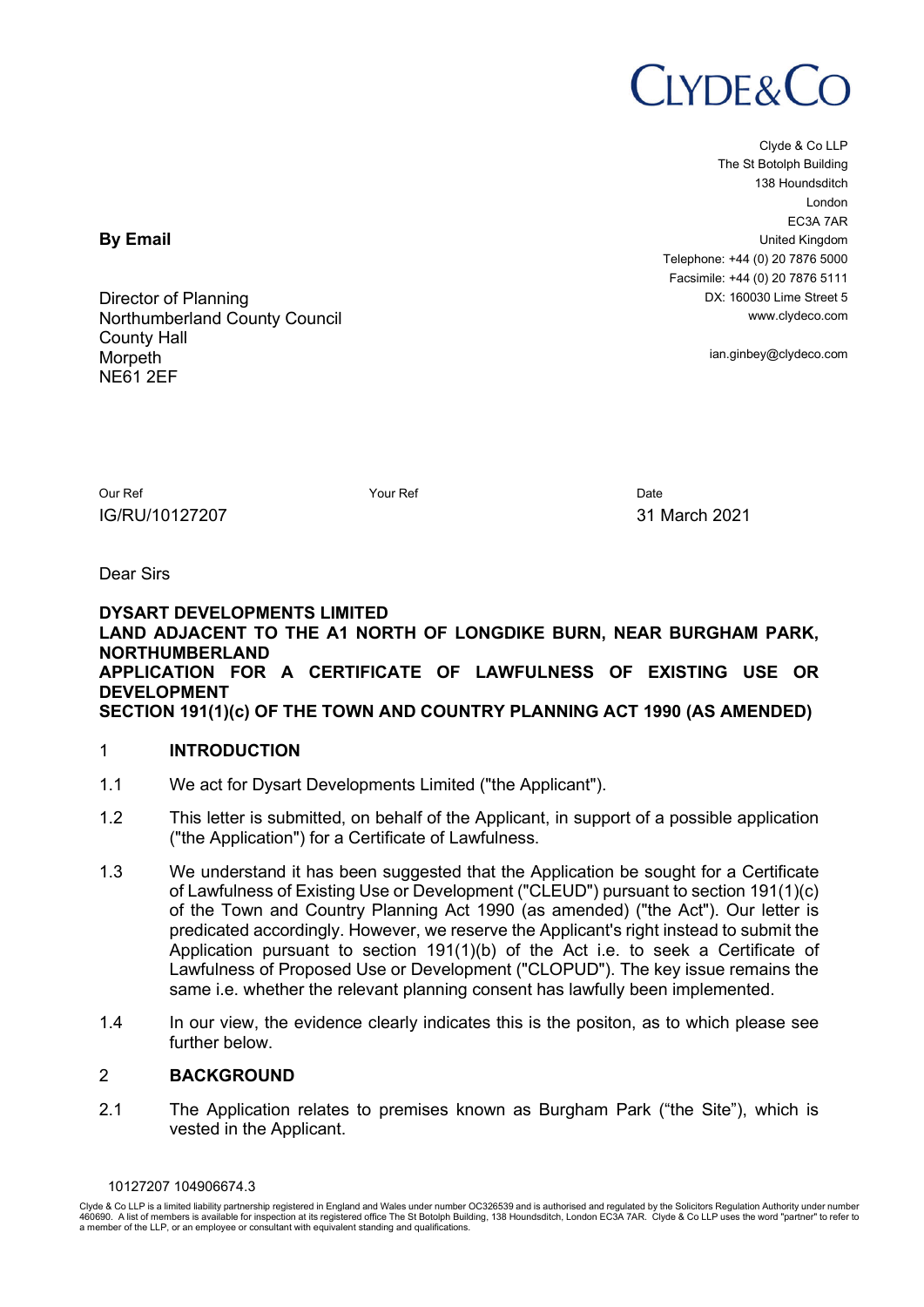## $IYDE&CO$

- 2.2 The Application is submitted to Northumberland County Council ("NCC"), which is the local planning authority within the meaning of the Act.
- 2.3 A CLEUD would be sought for:

'*Roadside services incorporating petrol filling station and shop, restaurant/café, shop and toilet facilities, play area hotel and associated access, parking and service areas.*' ("the Development")

- 2.4 The Development is authorised by the following consents:
	- (a) outline planning permission dated 3 July 2001 (ref 00/D/337) ("the Outline Permission"); and
	- (b) reserved matters approval dated 17 September 2004 (ref 04/D/550) ("the RM Approval"),

(together "the Permission").

- 2.5 The Outline Permission and the RM Approval were granted by Castle Morpeth Borough Council ("the Council"), then being the relevant local planning authority. However, the Council was abolished in 2009 as a consequence of local government re-organisation and has since been replaced by NCC.
- 2.6 The Outline Permission reserved all matters, except access, for subsequent approval by the Council. At that time, the relevant reserved matters were siting, design, external appearance and landscaping ("the Reserved Matters").
- 2.7 The RM Approval granted approval for the Reserved Matters.
- 2.8 Both the Outline Permission and the RM Approval were subject to pre-commencement conditions, which were required to be discharged prior to commencement of the Development.

### 3 **LEGAL AND POLICY FRAMEWORK**

- 3.1 The relevant statutory provisions will be well-known to NCC so we need only summarise them here.
- 3.2 Section 55 of the Act deals with the meaning of development, and provides as follows (insofar as is material):

#### *'55 Meaning of "development" and "new development"*

- *(1) Subject to the following provisions of this section, in this Act, except where the context otherwise requires, "development," means the carrying out of building, engineering, mining or other operations in, on, over or under land …*
- *(1A) For the purposes of this Act "building operations" includes—*
	- *(a) demolition of buildings;*
	- *(b) rebuilding;*
	- *(c) structural alterations of or additions to buildings; and*
	- *(d) other operations normally undertaken by a person carrying on business as a builder.*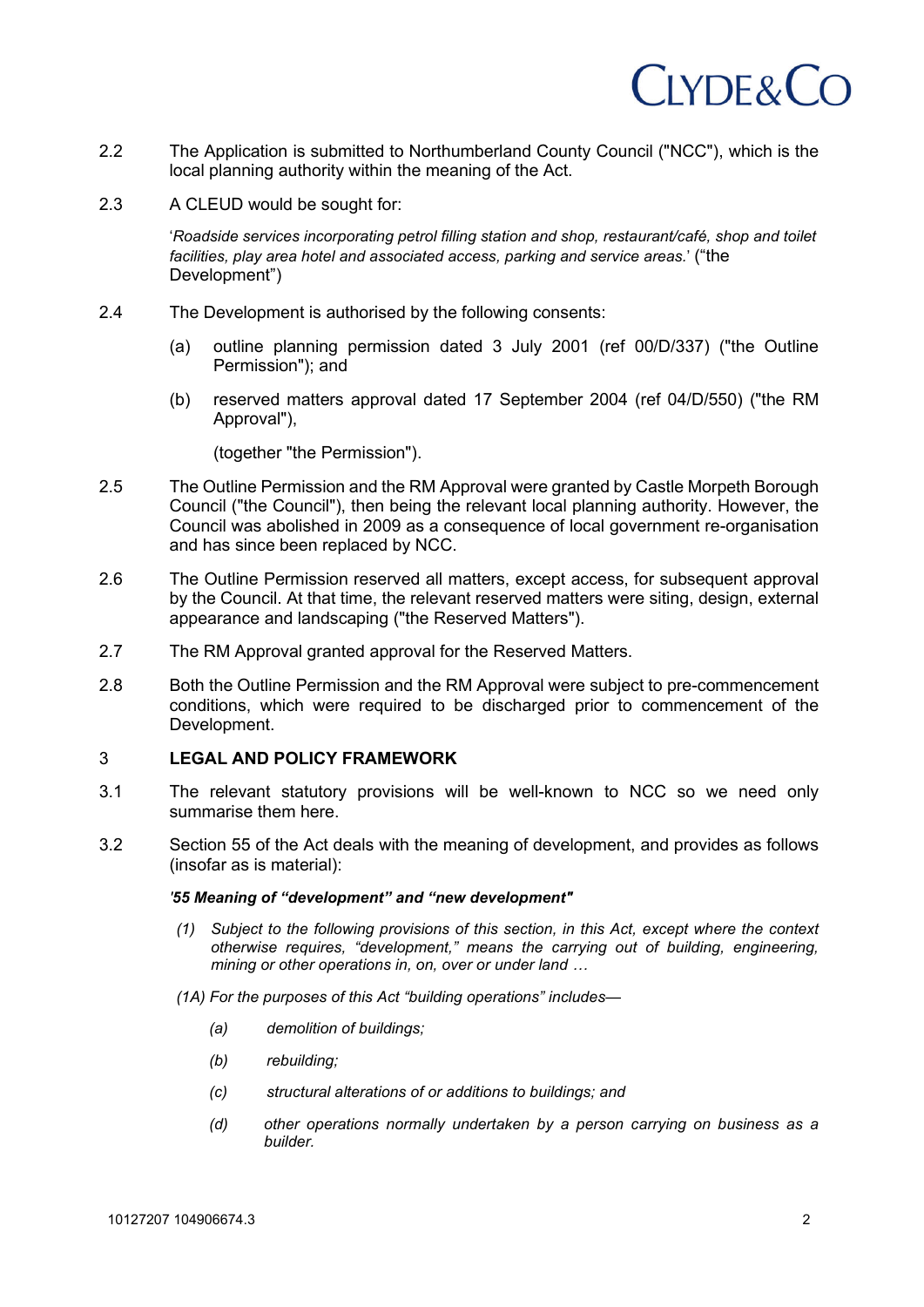## $IYDE&C$

3.3 Section 56 of the Act deals with the time when development is begun, and provides as follows (insofar as is material):

#### *'56 Time when development begun*

- *(1) Subject to the following provisions of this section, for the purposes of this Act development of land shall be taken to be initiated—*
- *(a) if the development consists of the carrying out of operations, at the time when those operations are begun;*

*[…]*

*(2) For the purposes of the provisions of this Part mentioned in subsection (3) development shall be taken to be begun on the earliest date on which any material operation comprised in the development begins to be carried out.*

*[…]*

- *(4) In subsection (2) "material operation" means—*
- *(a) any work of construction in the course of the erection of a building;*

*(aa) any work of demolition of a building;*

- *(b) the digging of a trench which is to contain the foundations, or part of the foundations, of a building;*
- *(c) the laying of any underground main or pipe to the foundations, or part of the foundations, of a building or to any such trench as is mentioned in paragraph (b);*
- *(d) any operation in the course of laying out or constructing a road or part of a road;*
- *(e) any change in the use of any land which constitutes material development…'*
- 3.4 Section 73 of the Act provides as follows (insofar as is material):

*'(1) This section applies, subject to subsection (4), to applications for planning permission for the development of land without complying with conditions subject to which a previous planning permission was granted.*

*(2) On such an application the local planning authority shall consider only the question of the conditions subject to which planning permission should be granted, and—*

*(a) if they decide that planning permission should be granted subject to conditions differing from those subject to which the previous permission was granted, or that it should be granted unconditionally, they shall grant planning permission accordingly, and*

*(b) if they decide that planning permission should be granted subject to the same conditions as those subject to which the previous permission was granted, they shall refuse the application.*

*…*

*(4) This section does not apply if the previous planning permission was granted subject to a condition as to the time within which the development to which it related was to be begun and that time has expired without the development having been begun.*

*(5) Planning permission must not be granted under this section for the development of land in England to the extent that it has effect to change a condition subject to which a previous planning permission was granted by extending the time within which–*

*(a) a development must be started;*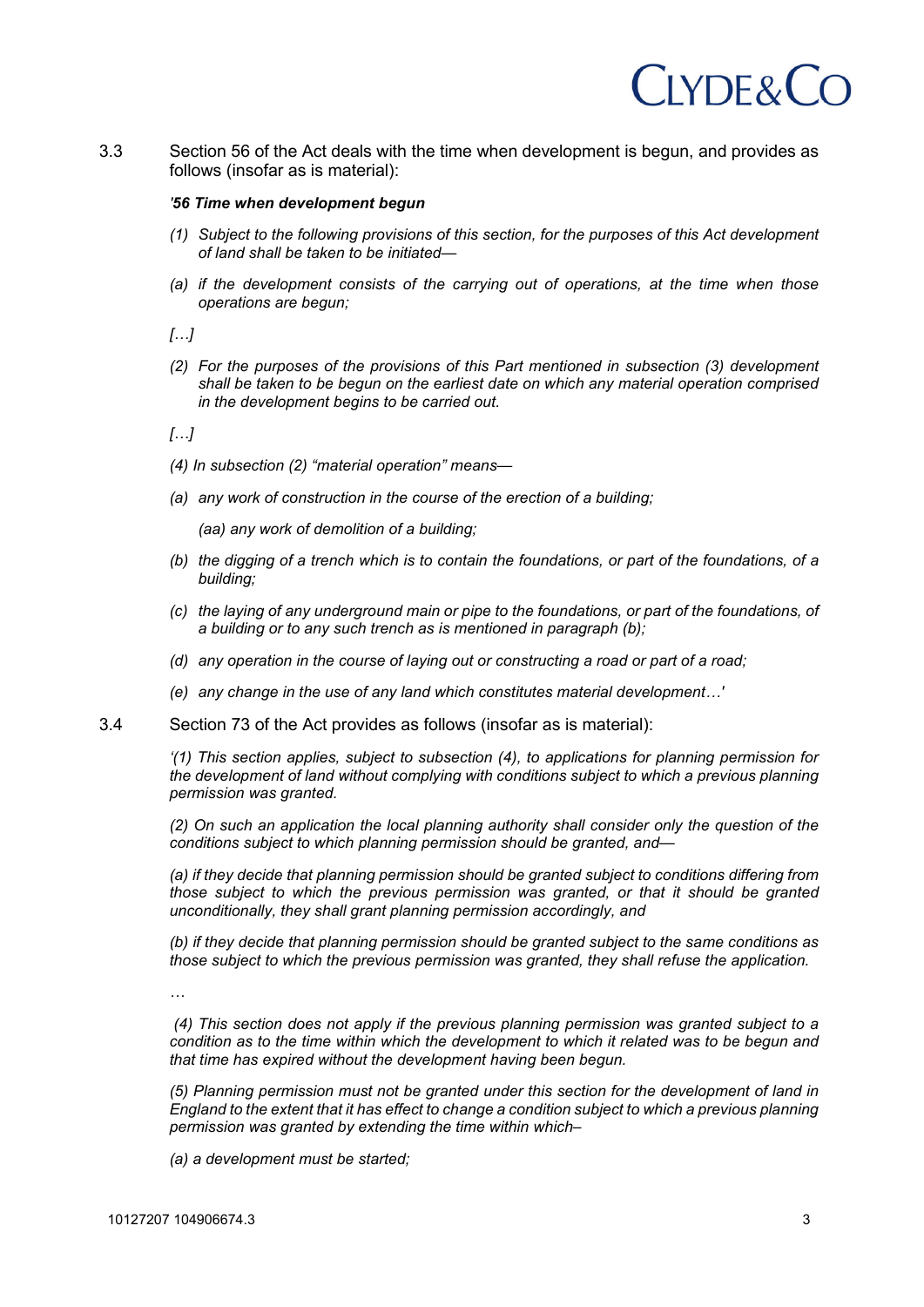## $LYDE&C$

*(b) an application for approval of reserved matters (within the meaning of section 92) must be made.'*

3.5 Section 191 of the Act provides as follows (insofar as is material):

*'(1) If any person wishes to ascertain whether—*

*….*

*(b) any operations which have been carried out in, on, over or under land are lawful*

*he may make an application for the purpose to the local planning authority specifying the land and describing the use, operations or other matter.*

*(2) For the purposes of this Act uses and operations are lawful at any time if—*

*(a) no enforcement action may then be taken in respect of them (whether because they did not involve development or require planning permission or because the time for enforcement action has expired or for any other reason); and*

*(b) they do not constitute a contravention of any of the requirements of any enforcement notice then in force.*

*....*

*(4) If, on an application under this section, the local planning authority are provided with information satisfying them of the lawfulness at the time of the application of the use, operations or other matter described in the application, or that description as modified by the local planning authority or a description substituted by them, they shall issue a certificate to that effect; and in any other case they shall refuse the application.*

- *(5) A certificate under this section shall—*
	- *(a) specify the land to which it relates;*

*(b) describe the use, operations or other matter in question (in the case of any use falling within one of the classes specified in an order under section 55(2)(f), identifying it by reference to that class);*

*(c) give the reasons for determining the use, operations or other matter to be lawful; and*

*(d) specify the date of the application for the certificate.*

*(6) The lawfulness of any use, operations or other matter for which a certificate is in force under this section shall be conclusively presumed.'*

3.6 Section 171A(1) of the Act provides that, for the purposes of the Act:

*'failing to comply with any condition or limitation subject to which planning permission has been granted… constitutes a breach of planning control.'*

3.7 Section 171B(1)(3) of the Act provides as follows:

*'In the case of any other breach of a planning control, no enforcement action may be taken after the end of the period of ten years beginning with the date of the breach.'*

3.8 The Planning Practice Guidance ("the PPG") provides as follows (insofar as is material):

#### *'How is a lawful development certificate obtained and what does it mean?*

*…If the local planning authority is satisfied that the appropriate legal tests have been met, it will grant a lawful development certificate. Where an application has been made under section 191,*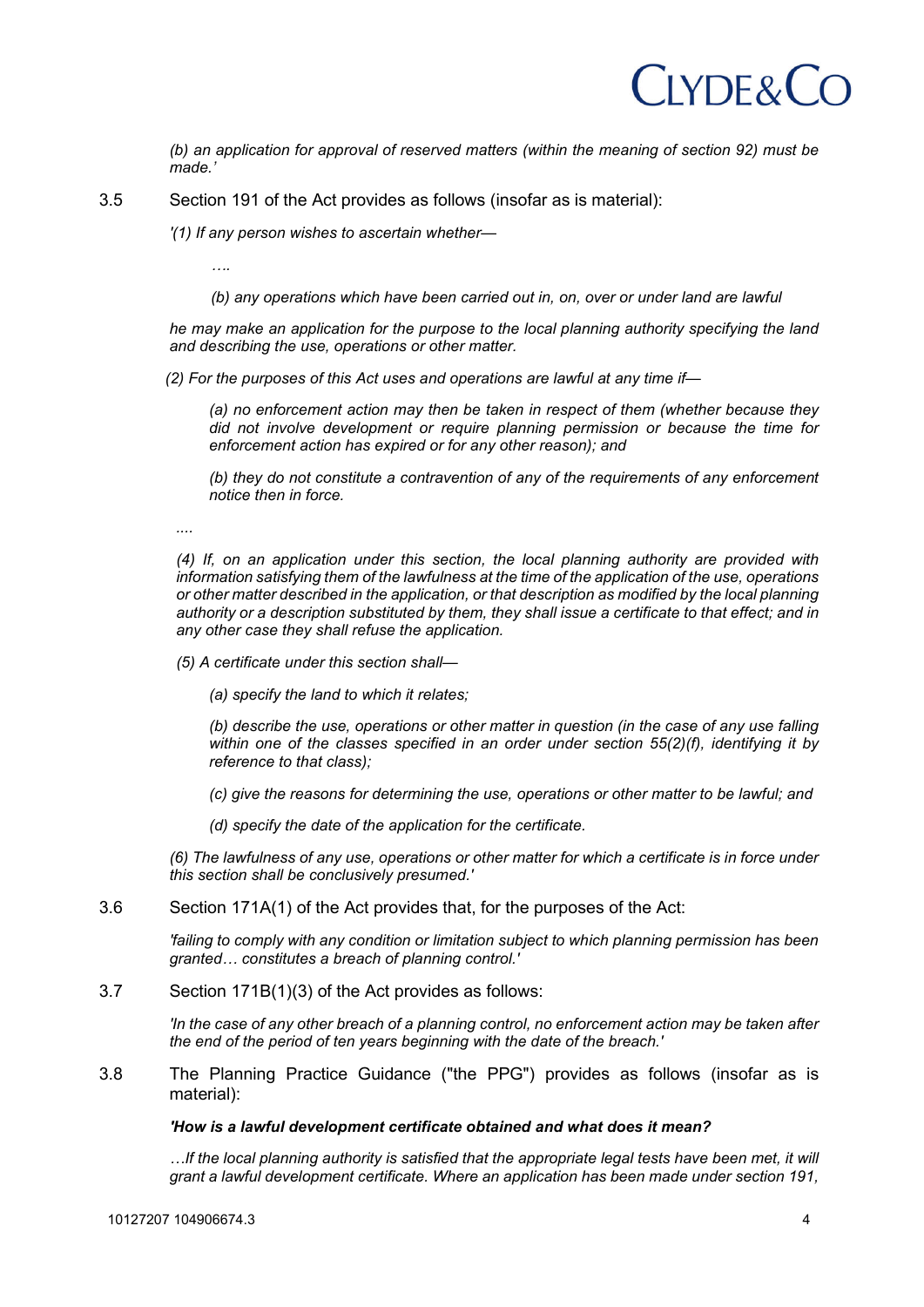## $C$ IYDF& $C$ C

*the statement in a lawful development certificate of what is lawful relates only to the state of affairs on the land at the date of the certificate application' (paragraph: 002 Reference ID: 17c-002-20140306)'*

#### *'How is lawfulness defined in relation to lawful development certificates?*

*…lawful development is development against which no enforcement action may be taken and where no enforcement notice is in force, or, for which planning permission is not required.' (paragraph:003 Reference ID: 17c-003-20140306)'*

#### *'Who is responsible for providing sufficient information to support an application?*

*The applicant is responsible for providing sufficient information to support an application, although a local planning authority always needs to co-operate with an applicant who is seeking information that the authority may hold about the planning status of the land. A local planning authority is entitled to canvass evidence if it so wishes before determining an application. If a local planning authority obtains evidence, this needs to be shared with the applicant who needs to have the opportunity to comment on it and possibly produce counter-evidence.*

*…in the case of applications for existing use, if a local planning authority has no evidence itself, nor any from others, to contradict or otherwise make the applicant's version of events less than probable, there is no good reason to refuse the application, provided the applicant's evidence alone is sufficiently precise and unambiguous to justify the grant of a certificate on the balance of probability'. (paragraph:006 Reference ID 17c 006-20140306)'*

#### *'How is an Application for a Lawful Development Certificate Determined?*

*A local planning authority needs to consider whether, on the facts of the case and relevant planning law, the specific matter is or would be lawful. Planning merits are not relevant at any stage in this particular application or appeal process.*

*A local planning authority may choose to issue a lawful development certificate for a different description from that applied for, as an alternative to refusing a certificate altogether. It is, however, advisable to seek the applicant's agreement to any amendment before issuing the certificate. A refusal is not necessarily conclusive that something is not lawful, it may mean that to date insufficient evidence has been presented.' (paragraph:009 Reference ID: 17c-009- 20140306)'* [our emphasis]

## 4 **RELEVANT CASE-LAW**

#### *Material Operations*

- 4.1 It is generally acknowledged that the threshold for implementing a planning permission (pursuant to section 56(4) of the Act) is relatively low: by way of example only, the laying out of pegs to mark the route of a proposed access road has been held to be sufficient.
- 4.2 As to what constitutes a material operation, it is trite law that the list set out in section 56(4) of the Act is not exhaustive (per Barry Field v First Secretary of State and Crawley Borough Council [2004] EWHC 147 (Admin)).

#### *Conditions Precedent*

- 4.3 In Whitley & Sons v Secretary of State for Wales and Clywd County Council [1992] 64 P & CR 296 the Court held that:
	- (a) a planning permission must be read together with the conditions attached to it; and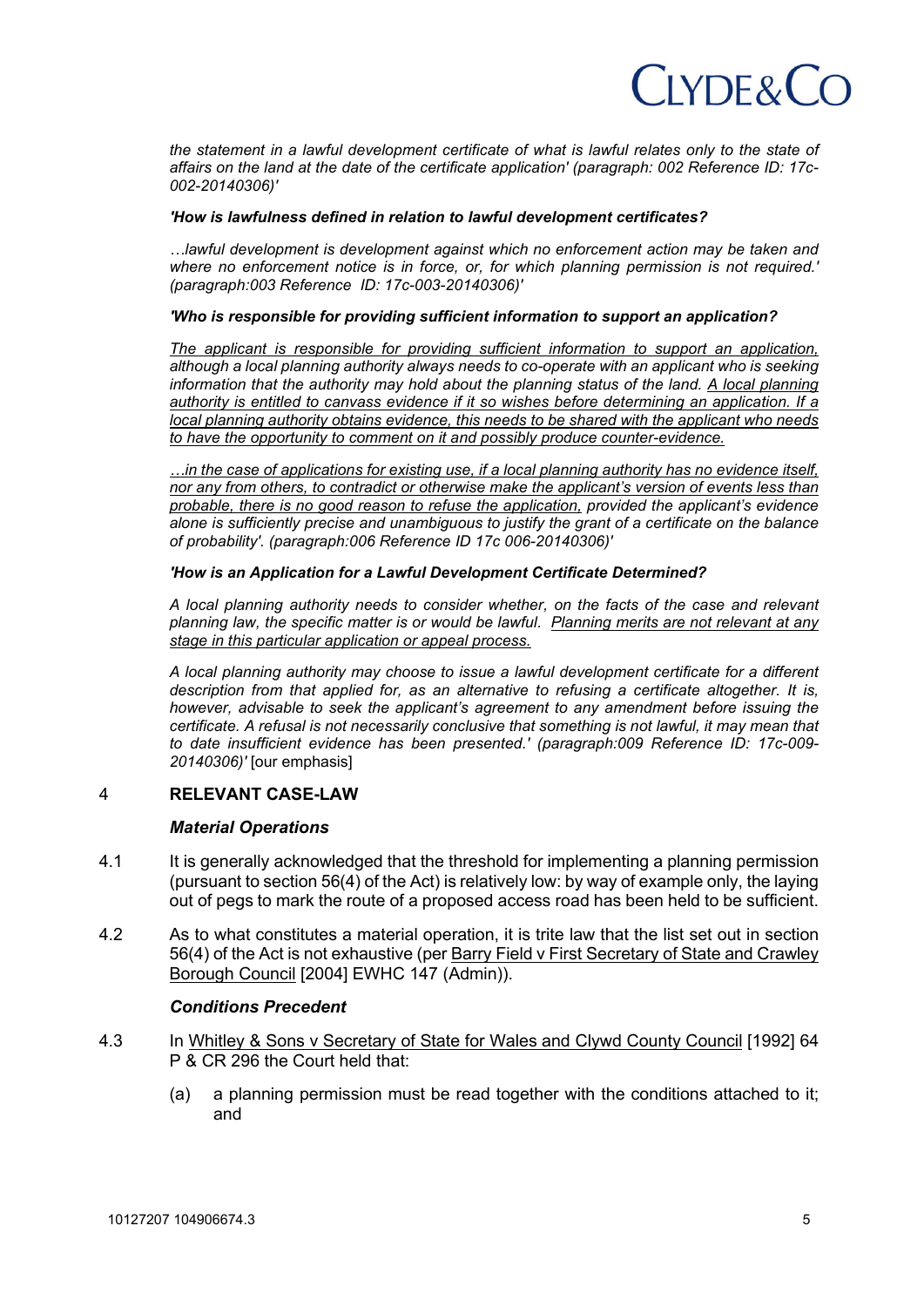# CLYDE&CO

- (b) all true conditions precedent must be complied with for implementation to occur i.e. a development begun in breach of a condition precedent would not be lawful for planning purposes.
- 4.4 However, the Court also held (as an exception to this *'rule'*) that lawful implementation is maintained even if there has been such a breach provided that: (i) the relevant submission was made to the local planning authority, pursuant to the condition, before the 'implementation date'; and (ii) that submission is subsequently approved by the authority (even if after the 'implementation date').
- 4.5 Therefore, the general starting-point is that development in breach of planning control is normally ineffective to commence development because it is unlawful (see, for example, R (Hammerton) v London Underground Ltd [2003] J.P.L 984) but there exist some established exceptions to this general rule.
- 4.6 The position was summarised by Sullivan J (as he then was) in R (Hart Aggregates Ltd) v Hartlepool Borough Council [2005] EWHC 840 (Admin) and subsequently endorsed by the Court of Appeal in Greyfort Properties Ltd v Secretary of State for Communities and Local Government and Torbay Council [2011] EWCA Civ 908.
- 4.7 In short, the following principles arise:
	- (a) first, it is necessary to consider whether the condition which is alleged to have been breached is a condition precedent to the lawful commencement of development (i.e. a pre-commencement condition). If it is not a condition precedent, then the development may lawfully be commenced notwithstanding a breach of that condition;
	- (b) second, if it is a condition precedent to the lawful commencement of development and it has not been complied with, then it is necessary to consider whether any of the recognised exceptions may apply. These exceptions are:
		- (i) where a condition requires the local planning authority's approval before a particular date, and the developer has applied by that date for the approval, which is subsequently given such that no enforcement action can be taken, work done before the deadline and in accordance with the permission can amount to the lawful commencement of the development for the purposes of implementing that permission;
		- (ii) where a local planning authority has agreed that development can commence without full compliance with all relevant conditions; and
		- (iii) where a condition has been complied with in substance, but the formalities of such compliance have not yet been observed before work starts on the site;
	- (c) third, even if none of the exceptions apply, it is necessary to consider whether a decision to initiate enforcement action would be susceptible to a claim for judicial review (e.g. whether such action would be irrational or an abuse of power).
- 4.8 Even if a condition is (properly construed) a pre-commencement condition it is still necessary to consider whether it goes to the heart of the relevant planning permission. A pre-commencement condition might not be a 'true condition precedent' if it does not go to the heart of the planning permission, such that failure to comply with that condition will not prevent lawful implementation (see, for example, Bedford Borough Council v Secretary of State for Communities and Local Government [2008] EWHC 2304 (Admin)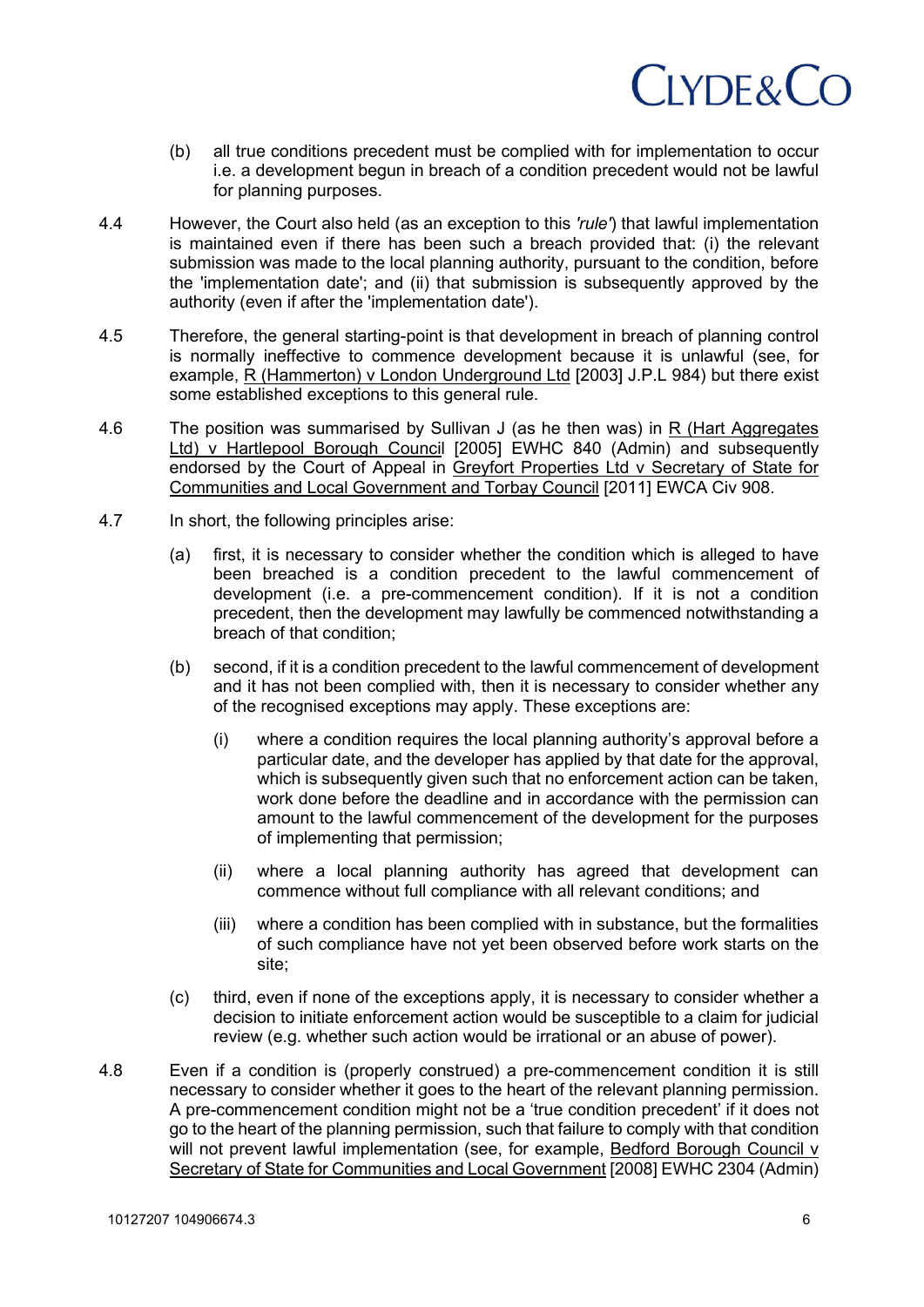## CLYDE&CC

and R (Howell) v Waveney District Council [2018] EWHC 3388 (Admin)). The question of whether a pre-commencement condition goes to the heart of the planning permission is a matter of fact and degree.

## *Variation of Reserved Matters Approvals*

- 4.9 In R (Pressland) v Hammersmith and Fulham London Borough Council [2016] EWHC 1763, the Court held that an application may be made under section 73 of the Act to develop land without compliance with conditions attached to a permission granted by a development order i.e. to vary conditions attached to a prior approval granted by a local planning authority pursuant to the Town and Country Planning (General Permitted Development) (England) Order 2015.
- 4.10 In reaching this conclusion, John Howell QC (sitting as a Deputy District Judge) stated that planning permissions are granted subject to such conditions as may be imposed when either the permission or any subsequent approval is granted. Notably, he stated that:

*'…*

*34. A local planning authority may grant an application for any consent, agreement or approval required by a condition imposed on a grant of planning permission (referred to in paragraph (b) of section 78(1)) subject to conditions. It is no doubt the case that such a condition may serve merely to define what the development permitted is in greater detail or to preclude the carrying out of development until something occurs: carrying out the development otherwise than in accordance with such a condition may mean that the whole development is carried out without the planning permission required for it. But other conditions may be imposed which, without unlawfully modifying the permission that has been granted without compensation, may provide for things to be done or not done which, if breached, would not cause the development to be carried out without permission. If such conditions were not ones "subject to which planning permission has been granted", however, they would be unenforceable under Part VII of the 1990 Act.*

*…*

*36. Mr Buley's submissions assume that the only conditions subject to which planning permission has been granted are those imposed at the same time as the grant of that permission. The fact that a condition subject to which a subsequent required approval was given was not imposed when the permission was granted does not mean in my judgment, however, that the permission has not been granted subject to it as a result of that conditional approval. Thus, for example, in the case of an outline planning permission granted subject to the approval of reserved matters, the permission is granted subject to compliance with what is approved (which may serve to define what the permission is for), and given that any approval may be conditional, subject to any conditions that may be imposed on that approval. That is what the legislation entails. Once imposed such a condition is one subject to which planning permission has been granted. Planning permissions are granted subject to such conditions as may be imposed when either the permission or any subsequent required approval is granted…*

*42. … Just as a conditional approval of reserved matters on an outline permission means that the permission is granted subject to the conditions thus imposed, so equally in my judgment the permission granted by Class O which is defined by the details that are approved by the authority is subject to the conditions subject to which that approval was granted. In my judgment Mr Buley's submissions on this point are flawed by the assumption that the only conditions subject to which planning permission may be granted are those imposed when that permission is granted.*' [our emphasis]

4.11 Pressland was endorsed by the Court in R. (on the application of Fulford Parish Council) v York City Council [2019] EWCA Civ 1359, which confirms that non-material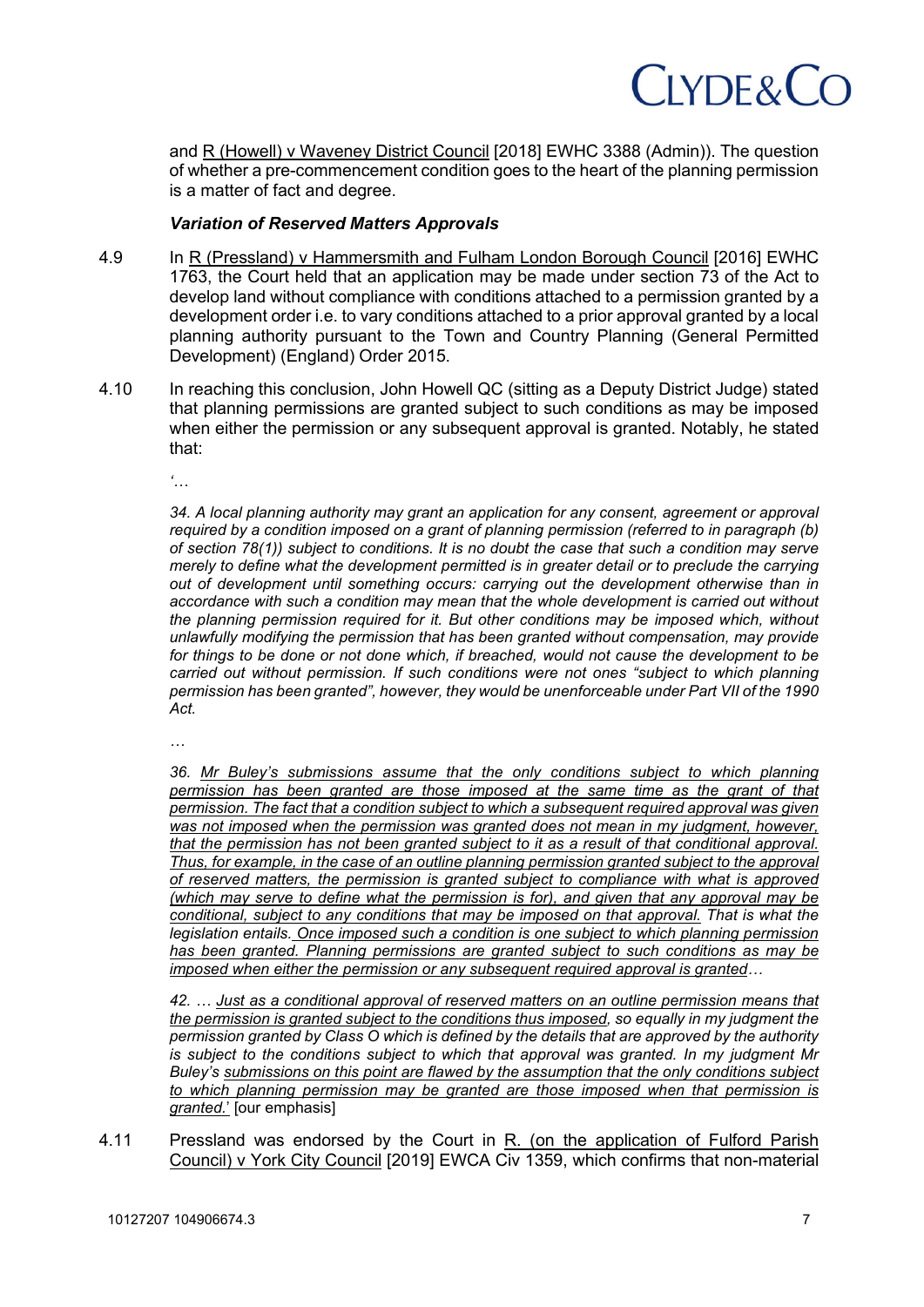## $C$ IYDF& $C$ O

amendments pursuant to section 96A of the Act may be made to reserved matters approvals.

4.12 In endorsing Pressland, Lewison LJ stated that:

*'…*

*35. In my judgment, the "planning permission" to which section 96A refers is the package consisting of the grant of planning permission itself together with any conditions to which the grant is subjected, whether the conditions are imposed at the time of or subsequent to the grant of permission. An application for an amendment to an approval (or conditional approval) of reserved matters is, in my judgment, an application for the alteration of an existing condition; which is expressly permitted by section 96A(2)(B)…'*

## *CLEUDs*

- 4.13 The onus of proving the lawfulness of an existing use rests with the Applicant. The Courts have held that the relevant evidential test is 'the balance of probability' (see, for example, Gabbitas v Secretary of State for the Environment [1985] JPL 630). This is the legal basis upon which an application for a CLEUD should be determined by the Council.
- 4.14 If the Council has no evidence of its own, or from others, to contradict or otherwise make the Applicant's versions of events less than probable, there is no good reason to refuse a CLEUD, provided that the Applicant's evidence alone is sufficiently precise and unambiguous to justify the grant of a CLEUD 'on the balance of probability'.

## 5 **THE OUTLINE PERMISSION**

- 5.1 The Outline Permission authorised the Development.
- 5.2 Condition 2 of the Outline Permission is cast in fairly standard terms and required:
	- (a) application for approval of the Reserved Matters to be submitted for approval by the Council within 3 years i.e. no later than 3 July 2004; and
	- (b) the Development to be begun no later than whichever is the later of:
		- (i) the expiration of 5 years from the date of the Outline Permission (i.e. by 3 July 2006); or
		- (ii) the expiration of 2 years from the final approval of the Reserved Matters (i.e. by 17 September 2006 as below).
- 5.3 As such, it was necessary to begin the Development by no later than 17 September 2006 ("the Expiry Date") in order lawfully to implement the Permission.
- 5.4 The Outline Permission imposed the following conditions (amongst others):
	- (a) approval of a landscaping scheme *before any development commences*, including a 10m wide landscaping buffer incorporating species of local provenance along south west part of the Site and hedge reinstatement behind the site lines on the frontage area onto the A1(T) (condition 7);
	- (b) approval of full structural details of the installation, including the means of excavation, details of excavation, details of the tank, its surround, associated pipework and monitoring system *prior to commencement of work on the site* (condition 8);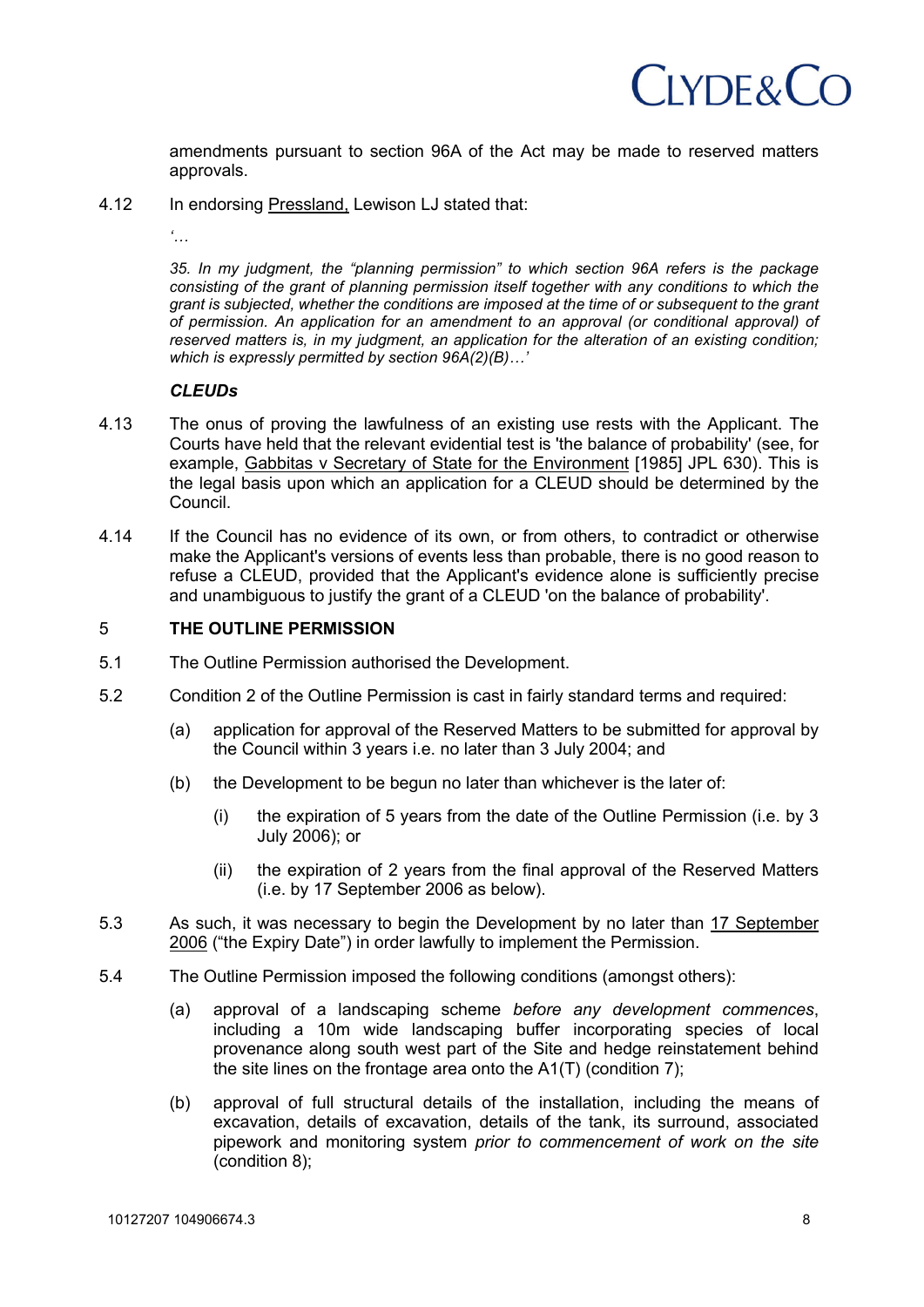

- (c) approval of details of protective measures *prior to the commencement of the development*, which should include a heavy membrane to be incorporated in the Development, or site evaluation and analysis assessing the likelihood of the production of stythe so as to demonstrate that the incorporation of a membrane is unnecessary (condition 11); and
- (d) *no development shall commence until* approval of a detailed wildlife survey of the Property carried out by a qualified ecologist (to include protective and preservation measures) (condition 12).

### 6 **THE RM APPROVAL**

- 6.1 On 24 June 2004 (i.e. within the time permitted by the Outline Permission), an application for approval of the Reserved Matters was submitted to the Council.
- 6.2 On 17 September 2004 the RM Approval was granted pursuant to that application.
- 6.3 The RM Approval imposed the following conditions:
	- (a) *no development shall be commenced until* approval of details of a fenced buffer area minimum width of 10 metres, adjacent to Longdyke Burn (with no tree planting, landscaping, mulching or vegetation management that would devalue the site as a habitat for water vole) (condition 5);
	- (b) *no development shall commence until* approval of a detailed surface water attenuation scheme utilising sustainable drainage systems (SUDS) (condition 15); and
	- (c) approval of a foul drainage system *prior to the commencement of the development* (condition 17).
- 6.4 In addition (and unnecessarily):
	- (a) condition 8 repeated condition 8 of the Outline Permission;
	- (b) condition 11 repeated condition 11 of the Outline Permission; and
	- (c) condition 12 repeated condition 12 of the Outline Permission.
- 6.5 Condition 13 of the RM Approval states that:

*'Prior to their opening to the public, all new facilities on the site shall be provided with an internal notice board (to be available solely for the display of advertisements from any local business, Borough, County or Parish Council), details of the size and siting of which shall be submitted to and approved in writing by the local planning authority prior to the commencement of development.*' [our emphasis]

## 7 **DISCHARGE OF PRE-COMMENCEMENT CONDITIONS**

- 7.1 We have seen evidence that the following conditions imposed on the Outline Permission have been discharged:
	- (a) by a letter dated 18 January 2007, the Council confirmed that (following the receipt of additional information on 16 January) condition 7 was formally discharged;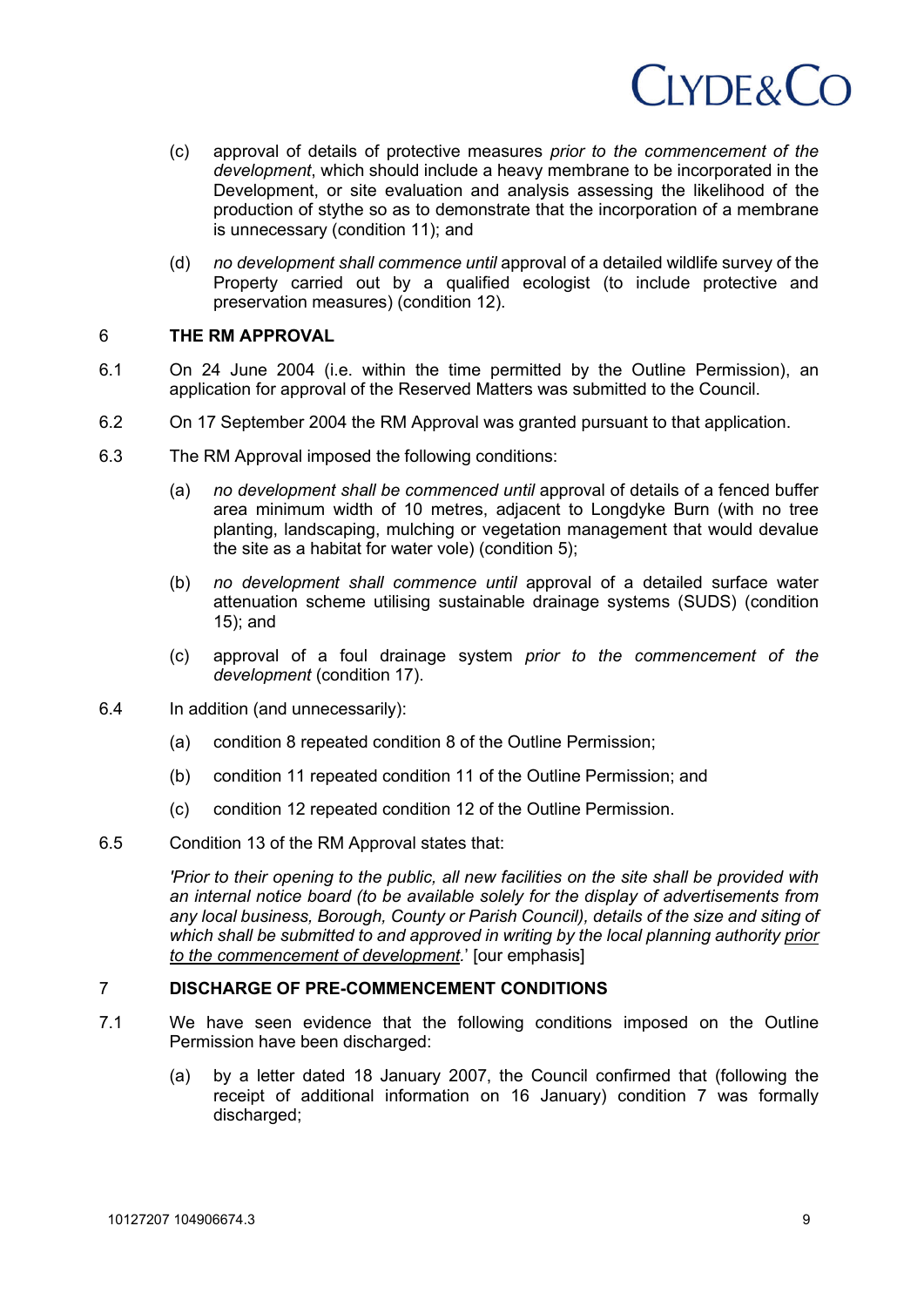

- (b) by a letter dated 21 December 2006, the Council confirmed that (following receipt of details additional details on 18 August 2006) condition 11 was formally discharged; and
- (c) by a letter dated 21 December 2006, the Council confirmed that (following receipt of additional details on 18 August 2006) condition 12 was formally discharged.
- 7.2 Please see below for discussions on discharge of condition 8 to the Outline Permission.
- 7.3 We have seen evidence that the following conditions imposed on the RM Approval have been discharged:
	- (a) by a letter dated 18 January 2007, the Council confirmed that (following the receipt of additional information on 16 January), condition 5 (and 7) were formally discharged:
	- (b) by a letter dated 8 September 2006, the Council confirmed that (following the receipt of additional details on 18 August 2006) condition 11 was formally discharged;
	- (c) by a letter dated 6 October 2006, the Council confirmed that (following the receipt of additional details on 18 August 2006) condition 12 was formally discharged;
	- (d) by a letter dated 17 January 2007, the Council confirmed that (following receipt of a response to formal consultation with the Environment Agency on 16 January 2007) condition 15 was formally discharged;
	- (e) by a letter dated 12 January 2007, the Council confirmed that (following receipt of a letter from the Environment Agency on 17 September 2006) condition 17 was formally discharged.
- 7.4 We are advised that details to discharge conditions 5, 7, 8, 11, 12, 15 and 17 to the RM Approval were submitted by hand to the Council on 15 September 2006 i.e. before the Expiry Date.
- 7.5 In any event, on 14 November 2006, the Council varied condition 8 to the RM Approval (ref CM/20060785) such that approval of full structural details of the installation, including the means of excavation, details of excavation, details of the tank, its surround, associated pipework and monitoring system was required '*prior to commencement of works on the fuel tanks*' as opposed to '*prior to commencement of work on the site.*' ("the s73 Approval").
- 7.6 Condition 13 to the RM Approval, requires details of the size and siting of internal notice boards to be approved by the Council *prior to commencement of development* (as to which see below).

### 8 **PREVIOUS PRE-APPLICATION DISCUSSIONS WITH NCC**

- 8.1 We understand that:
	- (a) an application for a CLEUD was submitted to NCC in December 2019; and
	- (b) at the request of NCC, a pre-application enquiry was submitted to NCC on 6 February 2020 ("the Pre-App Enquiry").
- 8.2 A response to the Pre-App Inquiry was received from NCC on 29 April 2020 ("the Pre-App Response").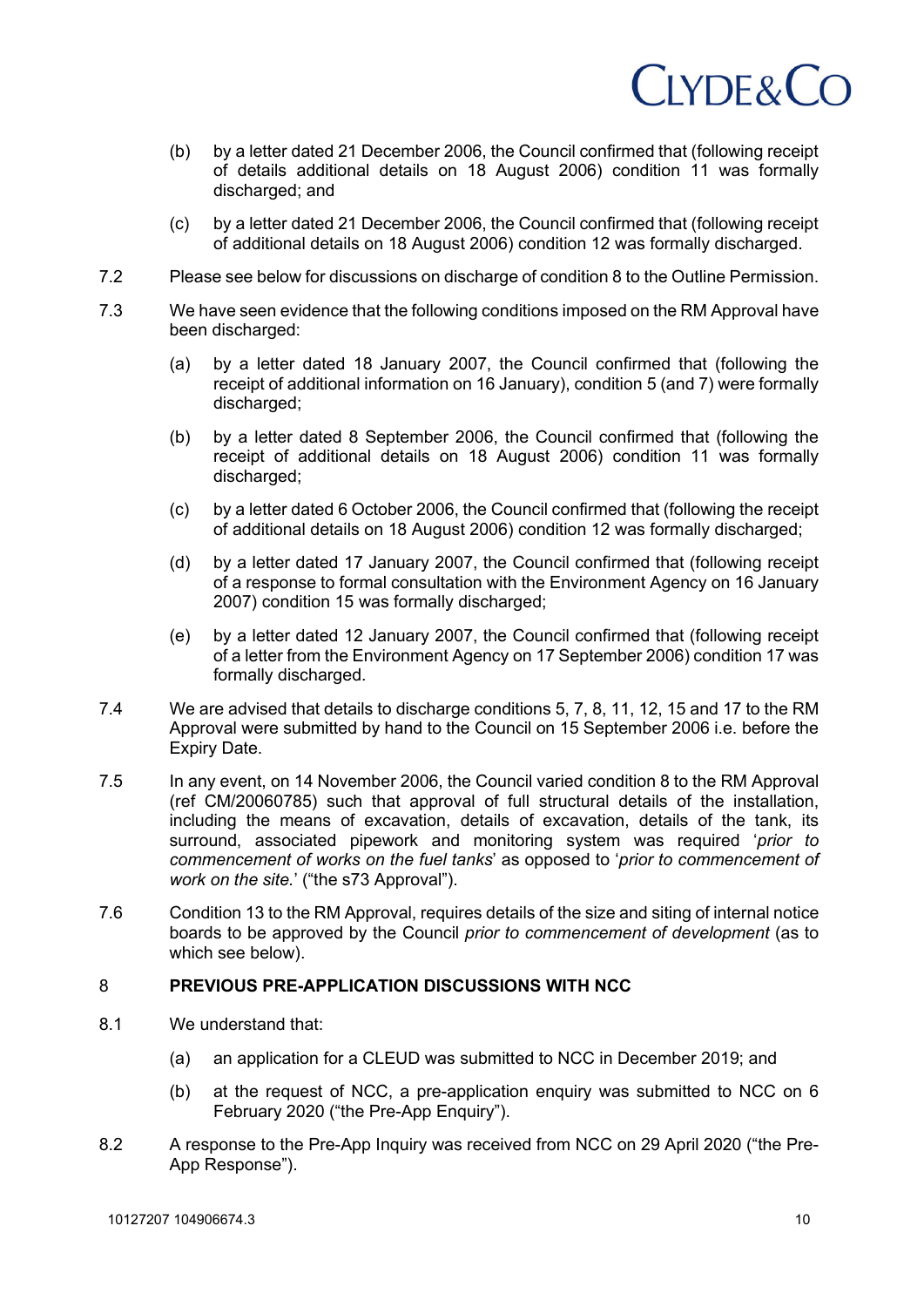

- 8.3 In summary, the Pre-App Response states that:
	- (a) having taken legal advice, NCC is satisfied from the evidence supplied with the Pre-App Enquiry that material operations under section 56 of the Act relating to the Development, and as permitted by the Permission, were undertaken on or before the Expiry Date;
	- (b) correspondence from the Council in January 2006 (this is a typo and should be 2007 (see below)) states that following a site visit in December 2006, the Council was satisfied that material operations in respect of the Development had taken place albeit in breach of pre-commencement conditions;
	- (c) there are four pre-commencement conditions attached to the Outline Permission - namely conditions 7, 8, 11 and 12 - and that the Council has:
		- (i) paperwork confirming that conditions 7, 11 and 12 were discharged *after* the Expiry Date; and
		- (ii) no evidence that condition 8 was discharged;
	- (d) accordingly, it has not been demonstrated, on the balance of probabilities, that application(s) to discharge conditions 7, 11 and 12 to the Outline Permission were made prior to the Expiry Date;
	- (e) there are seven pre-commencement conditions attached to the RM Approval namely conditions 5, 8, 11, 12, 13, 15 and 17 - and that NCC has no evidence that any of them were discharged:
	- (f) the effect of the s73 Approval is that condition 8 of the RM Approval is no longer a pre-commencement condition;
	- (g) however, legal advice was sought as to whether Fulford and Pressland would support a grant of planning permission under section 73 of the Act in respect of a reserved matters approval and that NCC's solicitor considers that such a scenario has not been determined as lawful in those cases or by the Courts generally;
	- (h) accordingly, NCC's solicitor considers that the s73 Approval is '*not a valid document*' as in light of Fulford and Pressland, '*it would be considered an ultra vires decision*';
	- (i) the s73 Approval in its *proposal section* only refers to a condition not any actual development, and only refers to condition 8 rather than the others on the RM Approval and, therefore, the s73 Approval is not a 'standalone' planning permission in itself and cannot be relied upon in any way;
	- (j) in light of the above, a CLEUD application seeking confirmation that the Development was lawfully commenced pursuant to the Permission would not be supported due to the absence of evidence to demonstrate on the balance of probabilities that:
		- (i) all the pre-commencement conditions attached to the RM Approval have been discharged; and
		- (ii) applications to discharge all of the pre-commencement conditions on both the Outline Permission and RM Approval were submitted to the Council prior to the Expiry Date;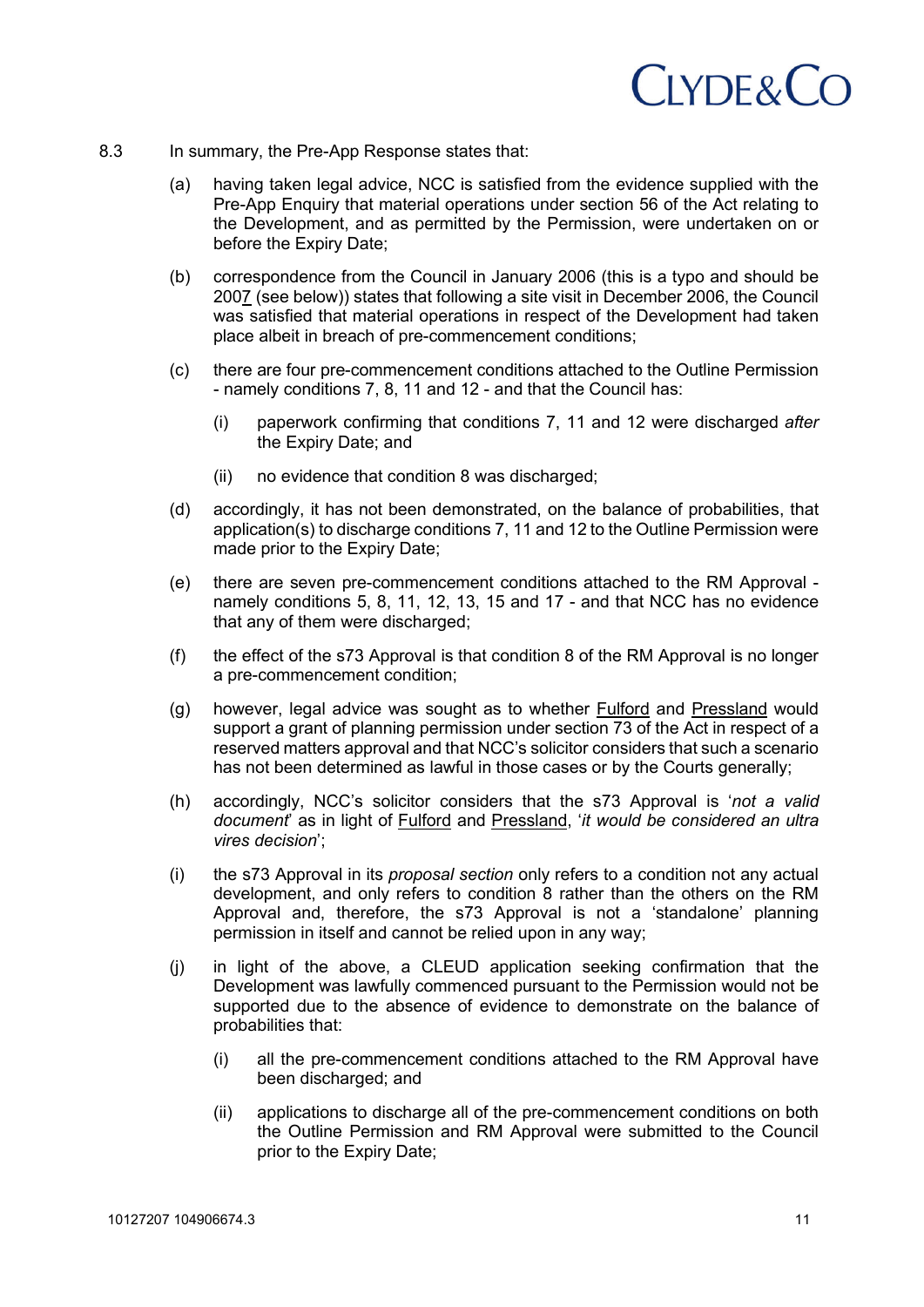

- (k) a CLEUD application referencing the s73 Approval would likewise not be supported as NCC considers that this permission cannot be relied upon for the reasons stated above; and
- (l) therefore, a CLEUD application based upon the evidence submitted in support of the Pre-App Enquiry '*would not be likely to be looked upon favourably'* (original emphasis).
- 8.4 On 18 September 2020, youngsRPS submitted further evidence, on behalf of the Applicant, demonstrating the discharge of conditions attached to the RM Approval (as summarised above).
- 8.5 On 12 October 2020, NCC's planning officer responded in the following terms:

*'Helen*

*… I have now had an opportunity to discuss your latest submissions further with Liz Sinnamon. Having done this I remain of the view, as per my previous letter of the 29 April 2020, that*  insufficient information has been provided to justify a Certificate of Lawfulness in respect of *lawful commencement for either outline planning permission CM/00/D/337 or reserved matters approval CM/04/D/550. My detailed comments are as follows:*

- *1. For CM/00/D/337 information has not been provided to demonstrate on the balance of probabilities that the details to discharge condition 7 were submitted prior to the permission expiry date of the 17 September 2006.*
- *2. Likewise for CM/04/D/550 information has not been provided to demonstrate on the balance of probabilities that the details to discharge conditions 5, 15 and 17 were submitted prior to the permission expiry date of the 17 September 2006. Details in this regard have also not been provided re condition 13 nor has information been provided to demonstrate that this condition was discharged.*
- *3. Re 1 and 2 above your latest submission does refer to correspondence dated 18/08/2006 regarding submission of details to discharge conditions but this correspondence has not been provided.*
- *4. The condition 8 issue remains re both permissions, in that the view of our solicitor, as outlined in my previous letter of the 29 April 2020, is that the Section 73 permission CM/20060785 cannot be relied upon as they do not consider that such a permission can be legally granted in respect of a reserved matters approval.*

*Given that we have now provided this further input in addition to the written advice previously provided in April 2020, I am advised that should you require any further advice on this matter relating to the issues highlighted above or other matters then a further formal pre-application enquiry with the relevant fee would need to be submitted.*

*Kind Regards*

*Geoff*' [our emphasis]

### 9 **THE CASE FOR A CLEUD**

- 9.1 At the outset, we would emphasise that if NCC has no evidence to contradict or otherwise make the Applicant's version of events less than probable, there is no reason to refuse a CLEUD application (per the PPG).
- 9.2 We respond as follows to the principal issues arising out of the Pre-App Response.

#### *Material Operation*

9.3 The Pre-App Response confirms that NCC accepts that works undertaken in advance of the Expiry Date were sufficient to be a '*material operation'*.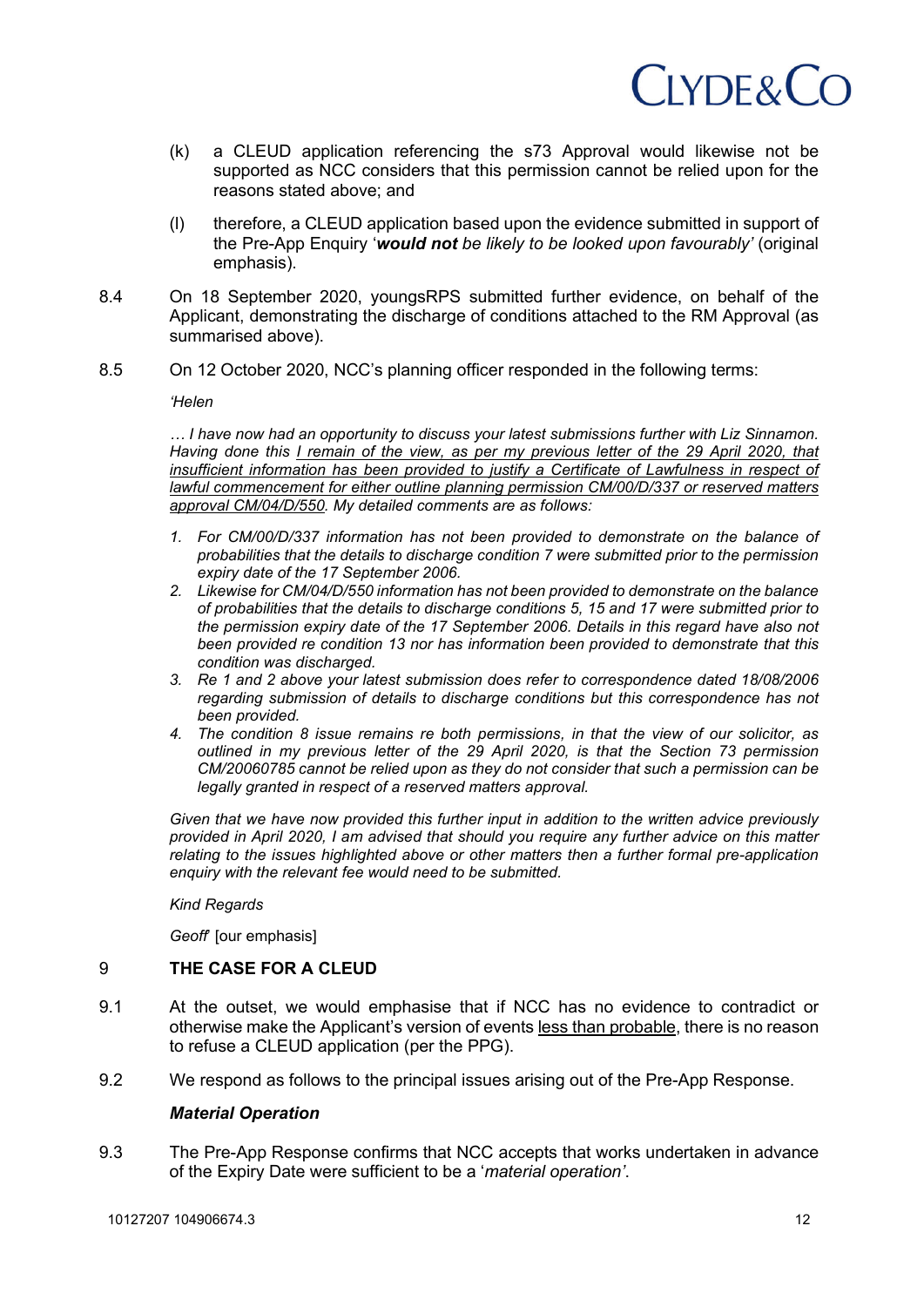

9.4 As referenced above, by letter dated 18 January 2007, the Council's Legal and Democratic Services Manager wrote to Dickinson Dees (being the Applicant's retained planning consultants at that time) in the following terms:

*'Further to our meeting of 21 December 2006 and the evidence provided by Jennifer Asquith of your firm, the Local Planning Authority is of the firm belief that development had lawfully started on the site before 17 September 2006 albeit in technical breach of condition. The Local Planning Authority therefore has written to Local Government Office North East (copy letter attached) explaining its position and stating that it would be writing to yourselves inviting you to withdraw your application to vary condition 2.'* 

- 9.5 The Council wrote in the same terms to the then Government Office for the North East.
- 9.6 Therefore, it is common ground that material operations were carried out in advance of the Expiry Date.

#### *Discharge of pre-commencement conditions*

#### *Outline Permission*

- 9.7 In the Pre-App Response, NCC states that it has not been demonstrated that, on the balance of probabilities, application(s) to discharge conditions 7, 11 and 12 of the Outline Permission were made prior to the Expiry Date. This is not accepted by the Applicant and, if necessary, statutory declarations sworn on oath would be produced to support the case for a CLEUD.
- 9.8 However, even if (which is not accepted) NCC is correct that the applications were submitted after the Expiry Date, it does not follow that the Permission was not later lawfully implemented. In particular, the above-cited case law provides that where:
	- (a) a local planning authority has agreed that development can commence without full compliance with all relevant conditions; and
	- (b) a condition has been complied with in substance, but the formalities of such compliance have not been complied with,

non-compliance with a pre-commencement condition will not mean that the relevant permission was not implemented.

9.9 Point (a) is clearly engaged here as the Council subsequently discharged the relevant conditions and (in its letter dated 18 January 2007) confirmed that the Permission was lawfully implemented (albeit in technical breach of condition). In addition, if necessary, we reserve the Applicant's right to argue that it is irrational and/or an abuse of power for NCC now to pursue this argument in circumstances where these conditions were approved some time ago (we deal with condition 8 of the Outline Permission separately below).

#### *RM Approval*

- 9.10 As to the RM Approval, the Pre-App Response (and subsequent correspondence) states that:
	- (a) NCC has not been provided with sufficient evidence that details to discharge conditions 5, 15 and 17 were submitted prior to the Expiry Date; and
	- (b) there is no evidence that condition 13 has been discharged.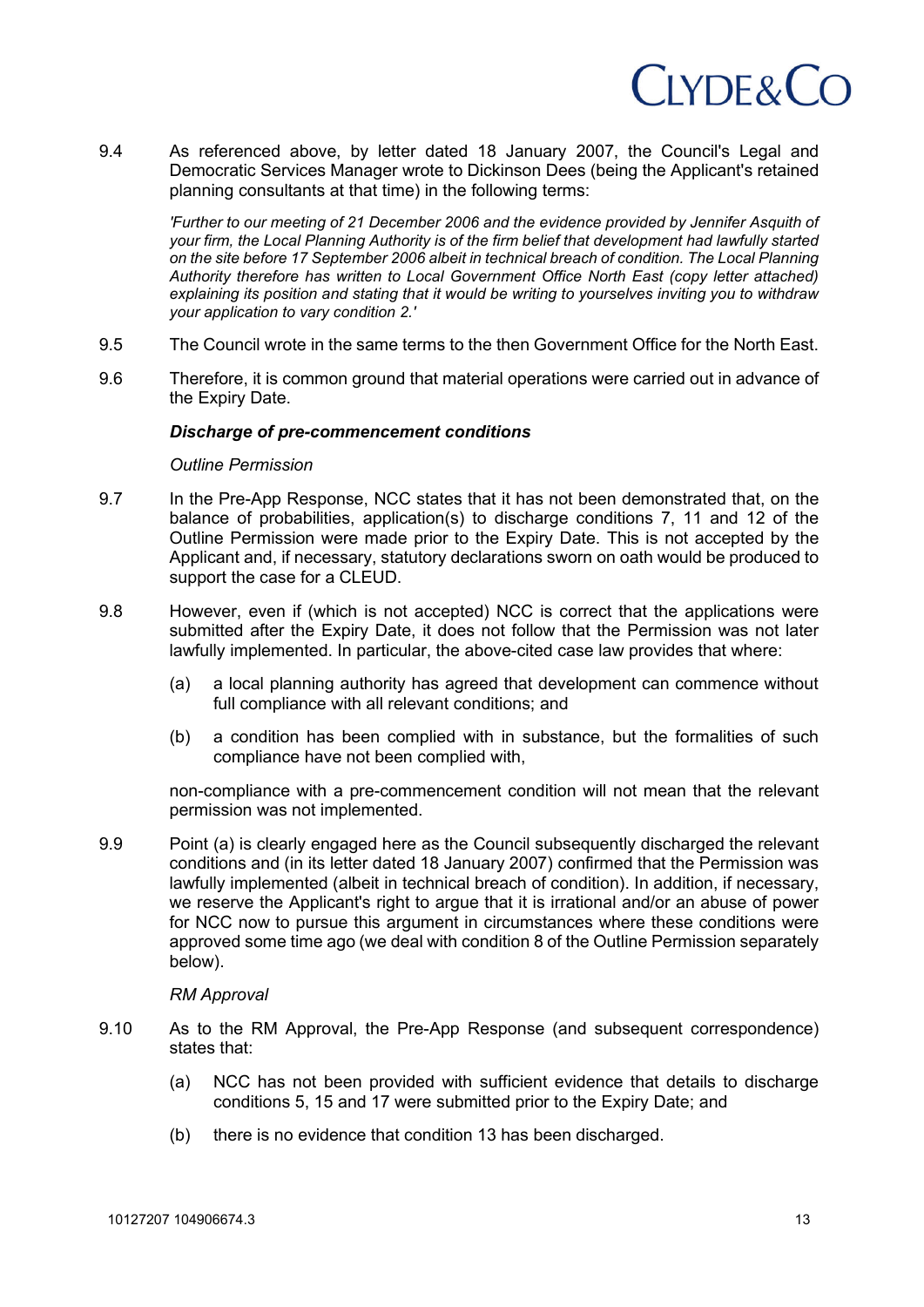

- 9.11 Turning to (a) above, and as we have already summarised, we are advised that details to discharge conditions 5, 7, 8, 11, 12, 15 and 17 to the RM Approval were submitted by hand to the Council on 15 September 2006 i.e. before the Expiry Date. It is, therefore, unclear why this point is being taken by NCC. If necessary, sworn evidence can be produced to support the Applicant's case.
- 9.12 Where a condition requires the local planning authority's approval before a particular date, and the developer has applied by that date for the approval, which is subsequently given such that no enforcement action can be taken, work done before the deadline and in accordance with the permission can amount to the lawful commencement of the development for the purposes of implementing that permission. As above, this is a wellestablished legal positon. Accordingly, NCC's concerns regarding conditions imposed on the RM Approval largely fall away. We need only further address conditions 8 and 13.
- 9.13 Regarding condition 13 of the RM Approval, in accordance with the above cited case law, it cannot be said that this is a 'true' condition precedent. It is not expressed to the effect that *'no development may take place'* (by contrast with, for example, condition 12 of the RM Approval) until the condition is complied with. Further, the subject-matter of condition 13 – approval of the size and siting of internal notice boards – does not go to the *'heart of the permission'* (per Hart). Therefore, even if this condition has not been discharged, it would not follow that the RM Approval was not lawfully implemented.

#### *Condition 8*

- 9.14 Condition 8 of the RM Approval is identical to condition 8 to the Outline Permission and, therefore, these may be dealt with together.
- 9.15 As with condition 13 of the RM Approval, condition 8 is not a 'true' condition precedent such that non-compliance would not mean that the Permission has not been lawfully implemented.
- 9.16 For completeness, even if NCC considers condition 8 of the Permission to be a precommencement condition, condition 8 of the RM Approval was varied by the s73 Approval such that it is no longer a pre-commencement condition.
- 9.17 Respectfully, we do not agree with NCC's assessment of Pressland and Fulford as summarised in the Pre-App Response for the following principal reasons:
	- (a) Fulford (which endorses Pressland) supports the proposition that an outline planning permission and any reserved matters approval granted pursuant to it together constitute the *planning permission* for the purposes of s96A of the Act. We consider this can (and should logically) be applied to the definition of *planning permission* in section 73 of the Act; and
	- (b) contrary to the views of NCC's solicitor, the absence of consideration by the courts as to whether a reserved matters approval may be varied by section 73 of the Act does not of itself mean that such a consent would be unlawful or *'ultra vires'*.
- 9.18 Accordingly, the s73 Approval is valid and condition 8 of the RM Approval is no longer a pre-commencement condition.
- 9.19 In light of the case law that the outline permission and reserved matters approval together constitute the planning permission, where (as here) mirror conditions are imposed on an outline permission and a related reserved matters approval, any